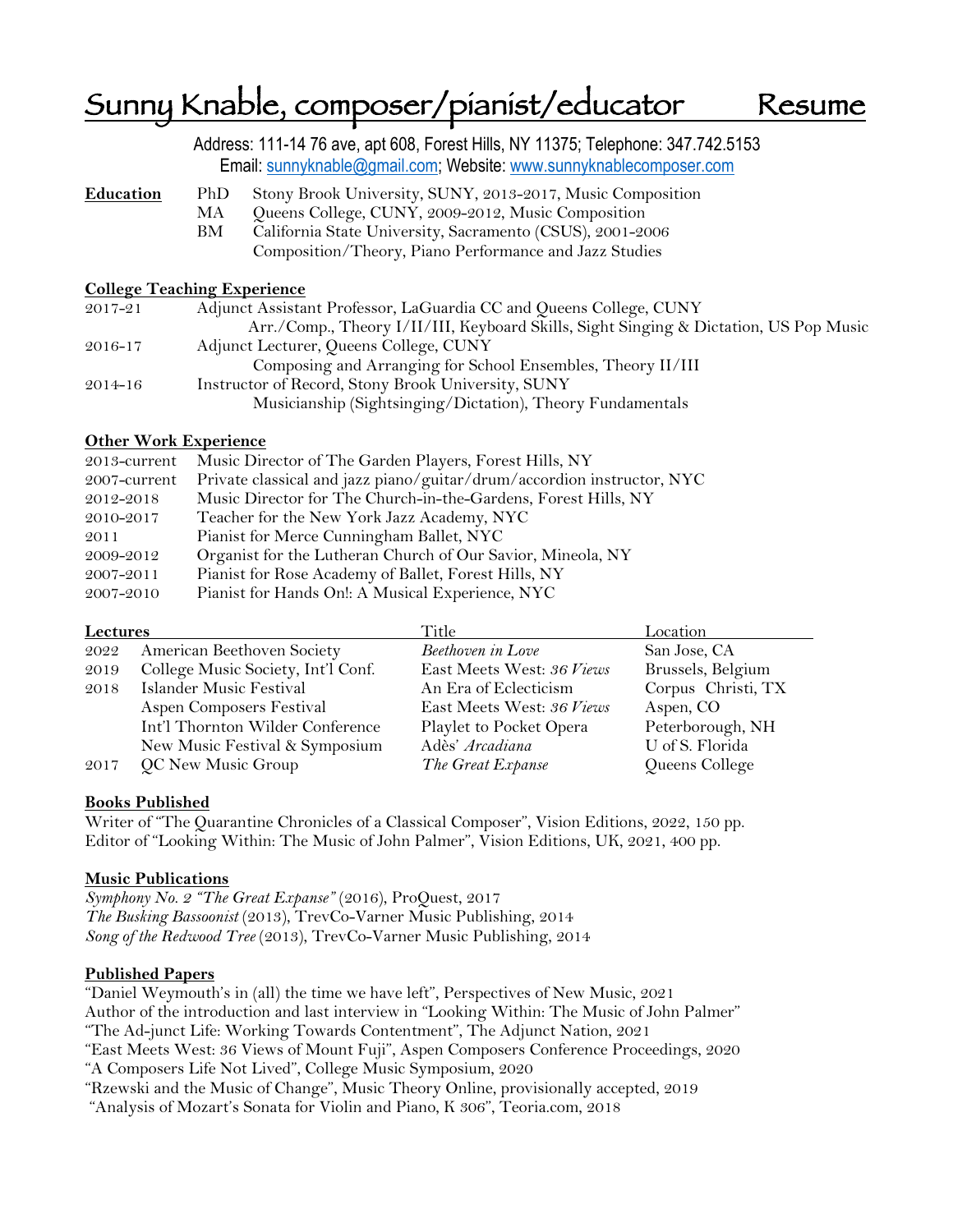## **Subject of the thesis**

"An American Journey: Sunny Knable's American Variations" by Kosumo Morishita, 110 pp. In Partial Fulfillment of DMA in Piano Performance, University of Texas at Austin, April 2017

#### **Academic Awards**

- 2018 *10 Views of Mount Fuji,* official selection, Young Performers Repertoire, Cyprus College
- 2017 Ackerman Prize in Music Excellence, Stony Brook University, NY
- 2012 George Perle Award, Queens College, NY
- 2011 Kyrkostas Memorial Piano Award and the Michael Feinstein Award, Queens College, NY
- 2009 Iron Composer Award, Borea, OH, composing 4 min. of music in 5 hours
- 2006 Piano performance scholarship from the Sacramento Saturday Club
- 2005 "Best Composition" at the Festival of New American Music (FeNAM)

## **Discography, Radio, TV and Film**

| 2022    | Composer of "Thornton Wilder's Our Town"                                              |
|---------|---------------------------------------------------------------------------------------|
| 2020    | Second full-length composition album "Song of the Redwood Tree" on MSR Classics       |
| 2018    | Composed 20-minute silent film Sierre et val d'anniviers, Talis Festival, Switzerland |
| 2015    | Featured on Verismo Trio's album "couldServer" on ACA Digital Recording, Inc.         |
| 2013-19 | American Variations played on KZYX, Mendocino Public Broadcasting                     |
| 2012-19 | "American Music" theme song broadcast frequently on PBS affiliate                     |
| 2012    | Released full-length composition album "American Variations" on Centaur Records       |
| 2014    | <i>American Variations</i> used in Thornton Wilder's "Our Town" Ford's Theatre, D.C.  |
| 2012    | Interviews with "American Music", broadcast on PBS affiliate/CUNY TV                  |
| 2006    | Performed the entire full-length album "David Lincoln Burnam's Complete Piano Works"  |
| 2004    | Silent film "Le boiteux" Northern Artists Films, Crest Theatre, CA                    |
|         |                                                                                       |

| Commissions                  | Title                           | Ensemble            | mın            |
|------------------------------|---------------------------------|---------------------|----------------|
| Davis High School            | $Fly$ High, $Fly$ Low $(2021)$  | narr. + orchestra   | 35             |
| Forest Hills Choir           | Component (2021)                | 2 vox, choir, pn    | 30             |
| Flauto d'Amore               | La capsule temporelle (2021)    | $FdA +$ electronics | 20             |
| The Perspective Collective   | The Pride of Pripyat (2019)     | 3 vox, piano, tape  | 60             |
| Trio Cabrini                 | the Place of Longing $(2019)$   | cl, bsn, pno        | 10             |
| Drumpetello                  | Super Bully (2019)              | tpt, vc, perc       | 15             |
| Elizabeth Pitcairn           | The Green Violin (2019)         | vln, pn             | $\,6$          |
| Cobalt Saxophone Quartet     | $\textit{CobaltBlue}(s)$ (2019) | sax quartet         | 5              |
| Scott Pool                   | Motet (2018)                    | bassoon             | 16             |
| Faythe Vollrath              | Pajdushko (2017)                | harpsichord         | $\overline{4}$ |
| Unheard-of//Ensemble         | Proserpina and the Devil (2017) | cl, vc, pn          | 9              |
| California Youth Symphony    | The Great Expanse (2016)        | orchestra           | 20             |
| Maxine Fisher                | Beethoven in Love (2016)        | chamber opera       | 45             |
| Nastuki Fukasawa             | 36 Views of Mount Fuji (2015)   | piano               | 22             |
| Gina Cuffari                 | Double Reed (2014)              | bsn, accordion      | 10             |
| Faythe Vollrath              | Keeping Faythe (2014)           | harpsichord         | 5              |
| Elizabeth Goode              | The Windy City $(2014)$         | fl, pn              | 10             |
| Parhelion Trio               | Sundog(2014)                    | fl, cl, pn          | 9              |
| Scott Pool, Natsuki Fukasawa | The Busking Bassoonist (2013)   | bsn, pn             | 19             |
| Robin Fisher, Pool, Fukasawa | Song of the Redwood Tree (2013) | sopr, bsn, pn       | 17             |
| Robin Fisher                 | Robin Song (2012)               | sopr, pn            | 5              |
| Half Moon Theatre            | The Magic Fish (2011)           | chamber opera       | 50             |
| Citywater Ensemble           | Music of the Rails (2010)       | pierrot plus perc   | 32             |
| Faythe Vollrath              | B'roque Joke Suite (2008)       | harpsichord         | 8              |
| Richard Cionco               | American Variations (2007)      | piano               | 27             |
| Claudia Kitka, Julian Dixon  | Harlem Cycle (2006)             | sopr, tuba          | 16             |